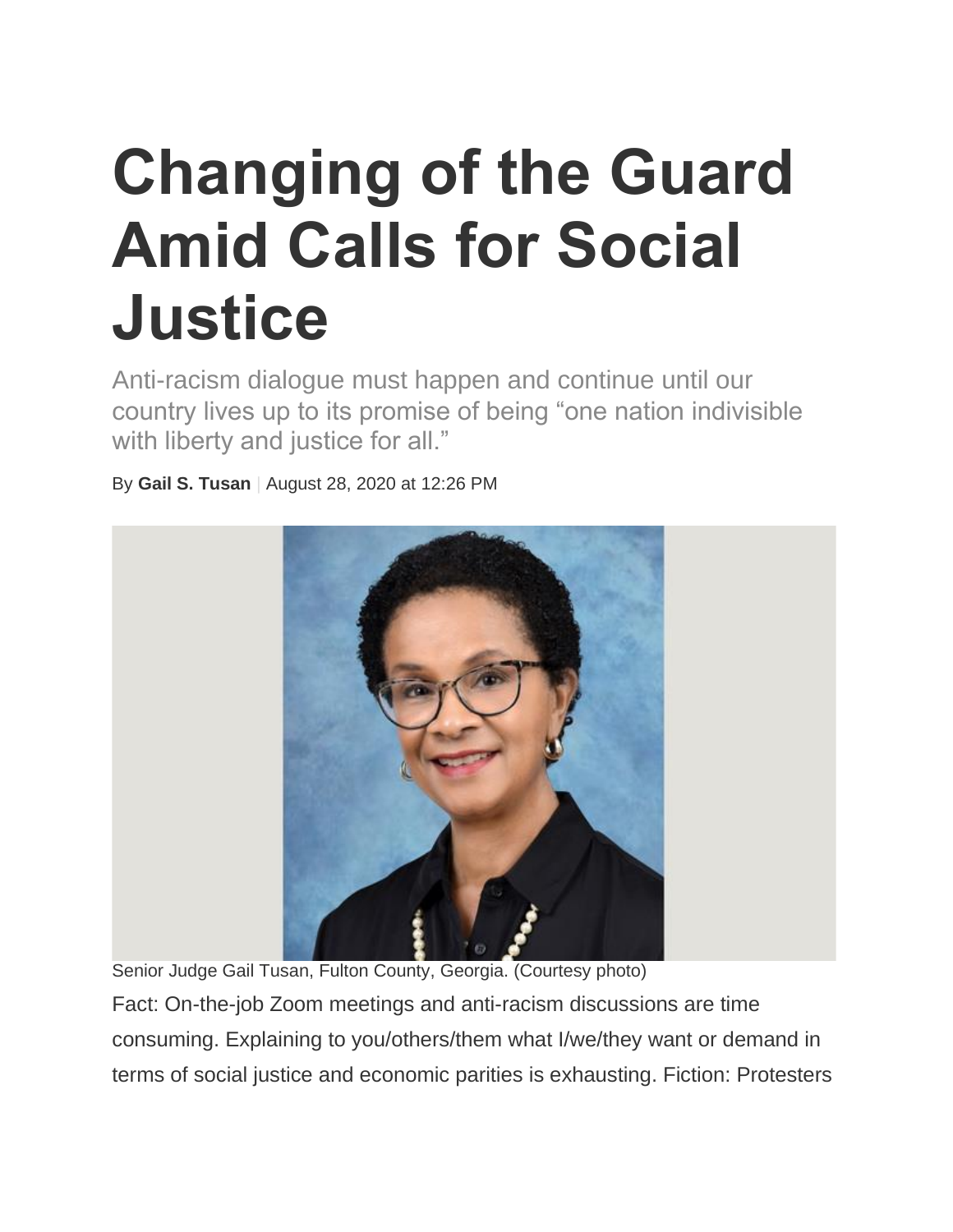are nothing more than walking hashtags; diversity and inclusion and access to justice committees will resolve the demonstrations and calls for judicial reform.

Not quite.

Before March 2020, most of us devoted a minimal amount of time to dialogue with colleagues, co-workers, employees, neighbors, fellow congregants or elected officials about bias, discrimination, educational, economic, health or housing disparities or social justice issues. Yet, anti-racism dialogue must happen and continue until our country lives up to its promise of being "one nation indivisible with liberty and justice for all."

The uncertain, quiet, isolated days we endured this past spring in the initial phase of the coronavirus pandemic are gone. Anxiety, tension, restlessness, protests, corporate messaging to customers and employees and extended orders declaring judicial emergencies define our current normal.

I will be disappointed, but not necessarily surprised, if by now (circa Ahmaud Arbery, Breonna Taylor, George Floyd, Rayshard Brooks, Jacob Blake and, astonishingly, the horror of murders and assaults on people of color continues) you have not been invited to join or else stepped forward to lead a constructive conversation somewhere with someone about race and social justice.

Thank goodness, responses from white people—mostly, sincere and wellintentioned—are shifting from asking the presumptive victims and targets of racism, who happen to be their friends, neighbors or co-workers, "what can I do to help" to expressing more enlightened, thoughtful commitments to listen and learn. After a diversity and inclusion conversation this past June among my colleagues, I received an email from one of them stating: "Thank you for your remarks today at the Diversity Lunch. Some of the conversations and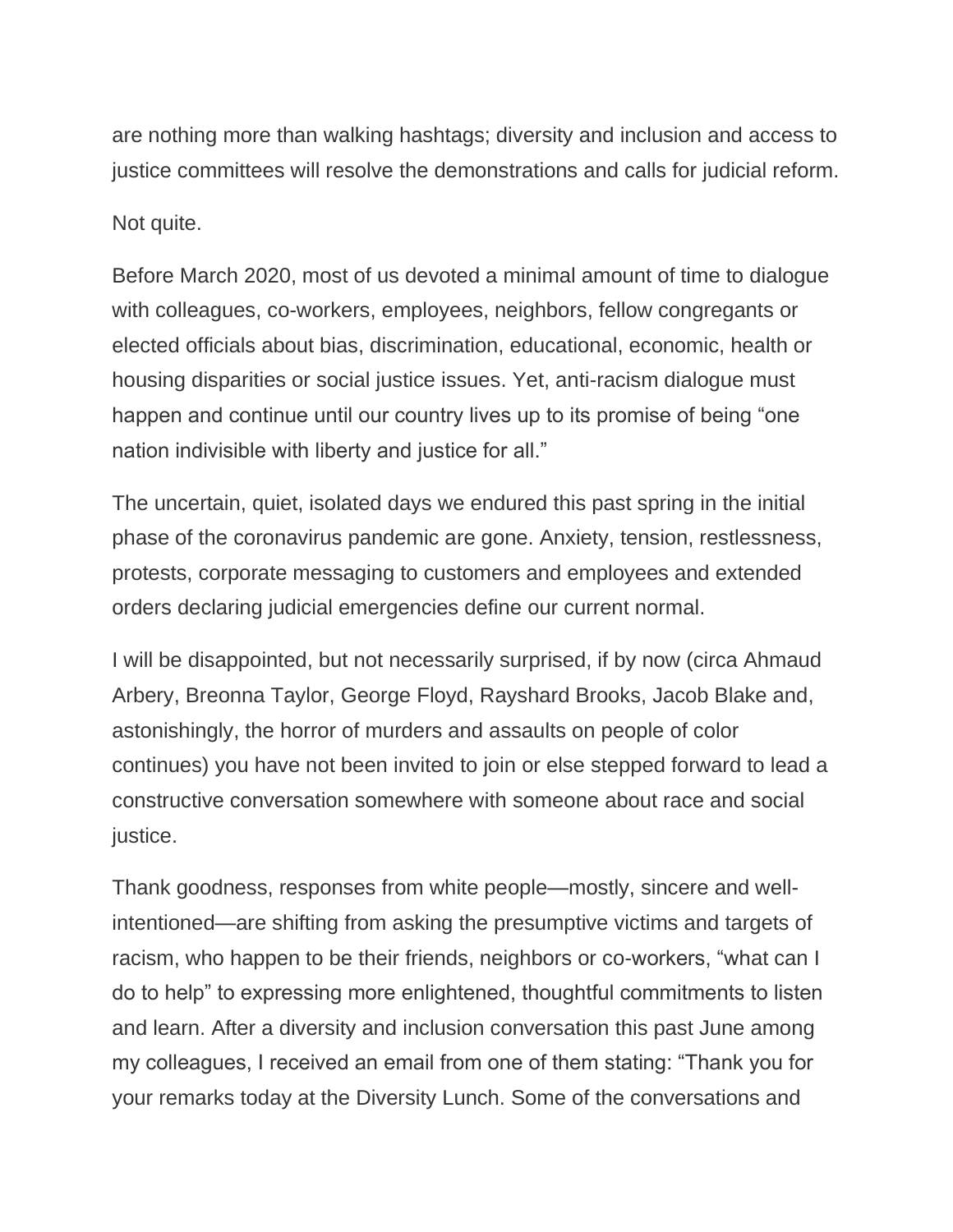discussions I have listened to over the last two weeks stress the qualitative difference between being anti-racist versus non-racist. Life is an adventure in learning, and I am listening and learning."

My husband and I often take long walks through our neighborhood. Walking is a great outlet for physical exercise and mindfulness. We live in a moderately diverse Atlanta neighborhood where residents—I confess, for me as a senior judge, they always will be prospective jurors—often exercise their First Amendment free speech by erecting yard signs supporting political candidates, warning passersby to "take your dog's poop elsewhere," college affinity during football season and more recently, expressing support for #BLM. One of my favorite signs is based on a quotation from Martin Luther King Jr.: "Injustice anywhere is a threat to justice everywhere."

I am partially skeptical, curious and hopeful regarding the occupants of the houses with #BLM signage and especially, their neighbors who do not have similar displays. Do the adults in the household proactively shutdown racist, sexist, homophobic, anti-Semitic chatter and comments in their workplaces? As the children in these households are growing up, are they taught by their parents and elders to treat their classmates with kindness and to tolerate diversity in all forms. When those same kids enter their teen years, are friendships from when they were younger—with classmates from differing religious, ethnic and socioeconomic backgrounds and cross-town neighborhoods—sustained through college and beyond?

As a senior judge who has presided over countless jury selections and criminal trials, I cannot help but muse over the experiences and perspectives of my neighbors (and citizens from neighborhoods and communities all over Fulton County). What is their reaction upon receiving an email from the neighborhood watch team about a recent car break-in or other "suspicious"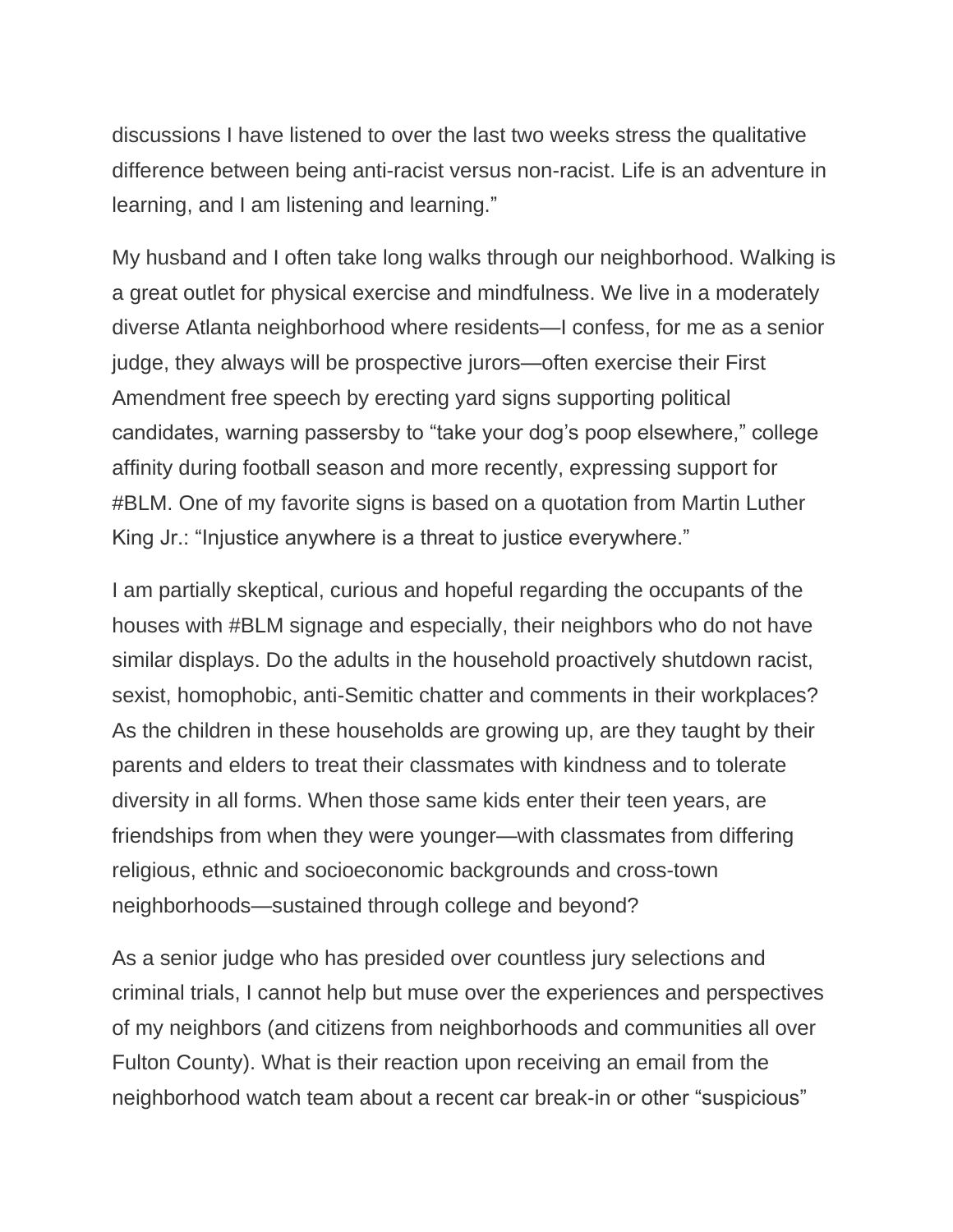activity? Undoubtedly some implicit bias kicks in, and selective email replies get sent seeking clarification of the demographics of the perpetrator(s) in order to be on the lookout, safe and not sorry. And when that dreaded jury summons arrives in the mail, what thoughts befall these same citizens as they make their way downtown to the courthouse?

Several of my final criminal trials involved gang-related activity charges. Mind you, the defense counsel's goal is to select a jury of the defendant's peers, and the state's mission is to get a representative jury interested in the pursuit of the truth. During jury selection one day, jurors were being examined about their knowledge of gangs—besides what they may watch on "Law and Order." You might imagine the range of responses considering the jury pool was drawn from all over Fulton County—suburban, rural, urban, poor, not poor, working class, retired, professional, black, white, other. No one—prosecutors, defense attorneys, judge or jurors—were expecting the candid, articulate admission by the very well dressed, personable, gregarious juror (no, I'm not revealing his race/ethnicity—you decide) who stood and shared his experiences growing up poor, his years as a member of a gang and his success in disassociating from the gang as an adult to become a successful businessman.

I thought, "Now 'there's a great juror capable of giving both sides his attention, who can fairly consider the evidence." But who to select or strike as a juror is not the judge's ultimate call (unless a party rejects the juror's prospective service for an illegal, unconstitutional reason). Yep, by the end of that voir dire, Mr. Former Gang Member was a goner.

There should be more stories like his. I will share more later about my takeaways from the gang trials conducted in my courtroom during my final year as a full-time superior court judge. As a society, we have to reengage